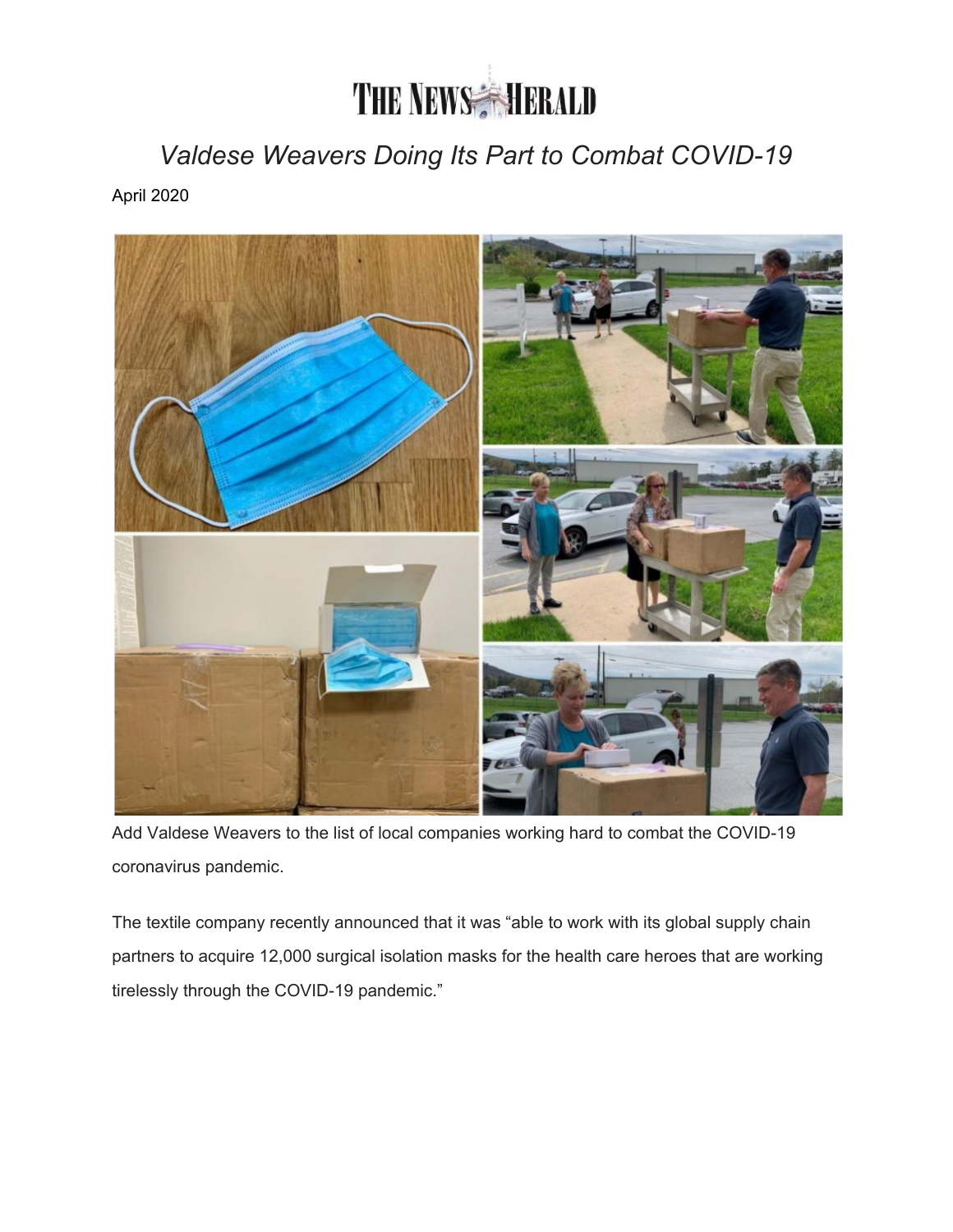

The company noted it has been part of Burke County for more than a century and that it was humbling to be able to provide the masks to Carolinas HealthCare System Blue Ridge — Morganton, the local hospital.

"This community is the lifeblood of our company and we want to help in any way that we can," said Blake Millinor, chief marketing and sales officer at Valdese Weavers, in the announcement. "We are appreciative of our international partners who helped us acquire these masks and remain dedicated to doing whatever we can to support the health and safety of our associates and their families."

Valdese Weavers also is working to supply fabric for the production of medical masks, the company said. The company said it has consulted with medical supply experts and industry partners to develop a surgical isolation medical mask that can be used to decrease the spread of germs or be layered with a N95 respirator mask. The company said the masks are made in the United States and the fabric used to manufacture them was developed in response to COVID-19 by the Valdese Weavers Research and Development Team.

Additionally, Valdese Weavers has worked to help Woodard Furniture, one of the company's customers in Michigan, as the furniture factory shifted its operations to start cutting, sewing and assembling masks in response to the coronavirus. **[HouseBeautiful.com](http://housebeautiful.com/)** reported Valdese Weavers was one of several companies that have donated fabric to Woodard Furniture for the cause.

And Valdese Weavers also said its InsideOut Performance Fabrics line can be useful as folks shelter in place. The upholstery fabric is described as easy to clean, highly durable, bleach cleanable, fade-resistant and liquid-resistant. The company says cleaning stains or disinfecting the fabrics with a diluted bleach solution will not harm the fabric or cause any change to the color. The line comes in a wide variety of solids, patterns, velvets and leather looks.

"With many of us under government-mandated 'shelter in places,' our homes have become more than our safe havens," the company said. "They are our new schools, offices, daycares and restaurants. Spending time with family members inside of the home and trying to be flexible and adjust to new